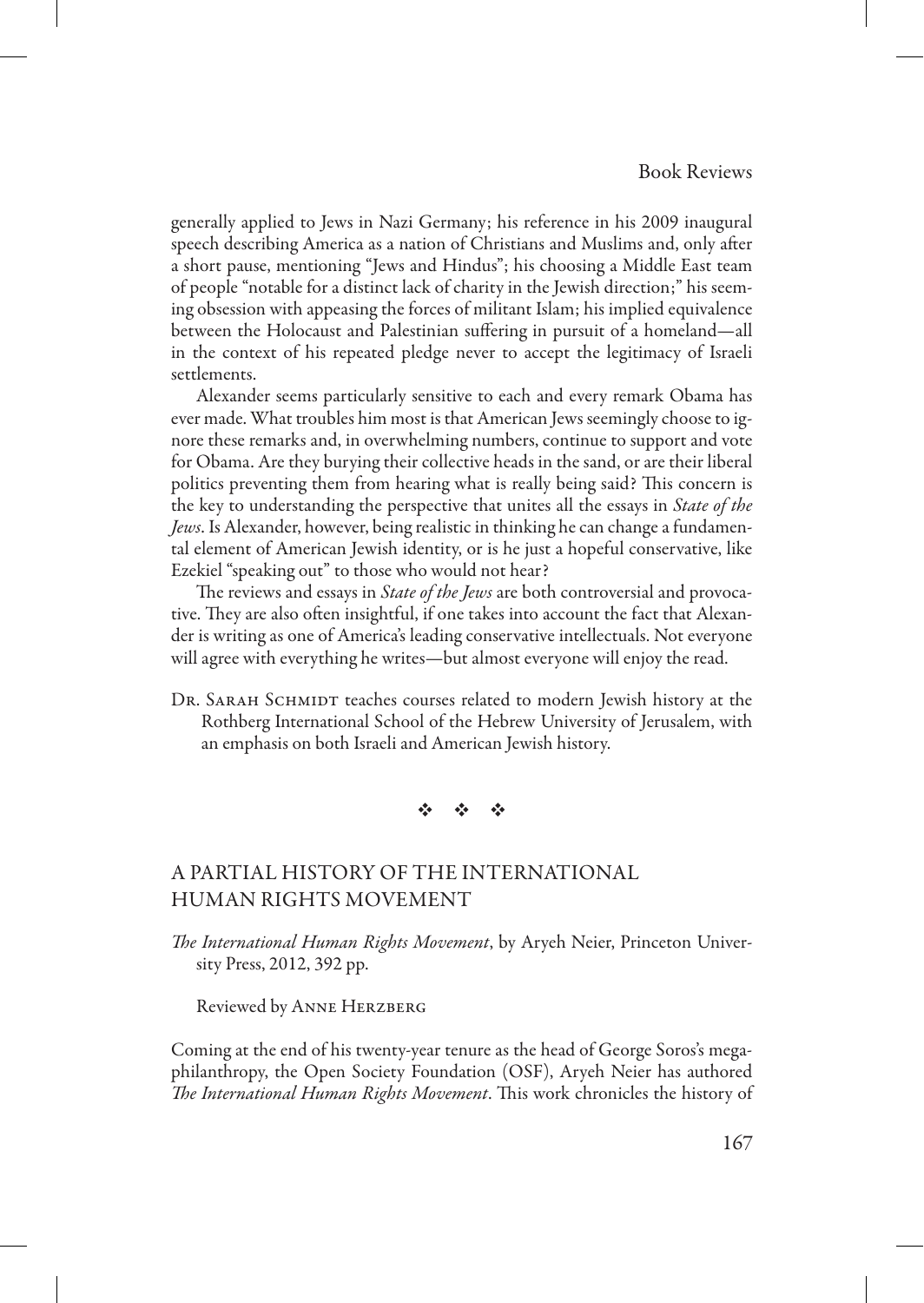### Jewish Political Studies Review

the human rights movement, arguing that it has been "the driving force behind the protection of human rights for the past 35 years." In particular, Neier focuses on the advent of human rights nongovernmental organizations (NGOs) such as Amnesty International and Human Rights Watch (HRW), and how the movement has reacted to, adapted to, and influenced significant world events, including the Cold War and its collapse, 9/11, and the 2011 "Arab Spring."

Neier is well-positioned to write this story. Before leading OSF, Neier was executive director of HRW for twelve years, and had an eight-year run leading the American Civil Liberties Union (ACLU) capping off fifteen years at the organization. Given his lifelong career with three of the most influential groups in the human rights movement, it is clear that Neier was a major player and witness to many of the events he describes in the book.

The book is at its strongest when describing the beginnings of the human rights movement and the dynamics of the Cold War in pushing it to prominence. Yet Neier's book is strangely and disappointingly impersonal. He speaks very little of his time at the ACLU and how he ended up taking the reins of HRW and OSF. Often, Neier lacks critical distance and appears at times to be blinded by the "halo effect," claiming that human rights groups intervene in policy solely for "altruistic reasons" and are "committed to uncovering hidden violations of rights in all parts of the world." There are also several striking omissions throughout the book. These lapses highlight the many ways in which this movement has acted immorally and failed to stay true to the principles of universal human rights.

Neier devotes significant sections of his book to the Cold War and how it fueled the development of the human rights movement. He notes that the rise of investigative journalism in the wake of the Vietnam War and Watergate also bolstered human rights advocacy and led to a symbiotic relationship between the media and activists. While he acknowledges that the influence of human rights groups was not the main factor in ending the Cold War, he argues that Western activists, in "embarrassing their own governments by pointing out claims of freedom were contradicted by support for dictatorships and apartheid," fostered sustained domestic political interest in human rights. He argues that this approach was a significant cause of the Cold War's collapse and the fall of dictators in Latin America and Asia.

Another of Neier's main points is how the human rights movement shifted during the late 1980s from focusing solely on violations of international human rights law to monitoring violations of international humanitarian law (IHL, or laws of armed conflict), which is a primary goal today. According to Neier, the movement has also shifted away from the monitoring of abuses to promoting "accountability," through advocating for international criminal tribunals as well as using litigation and other law-based strategies to advance campaigns.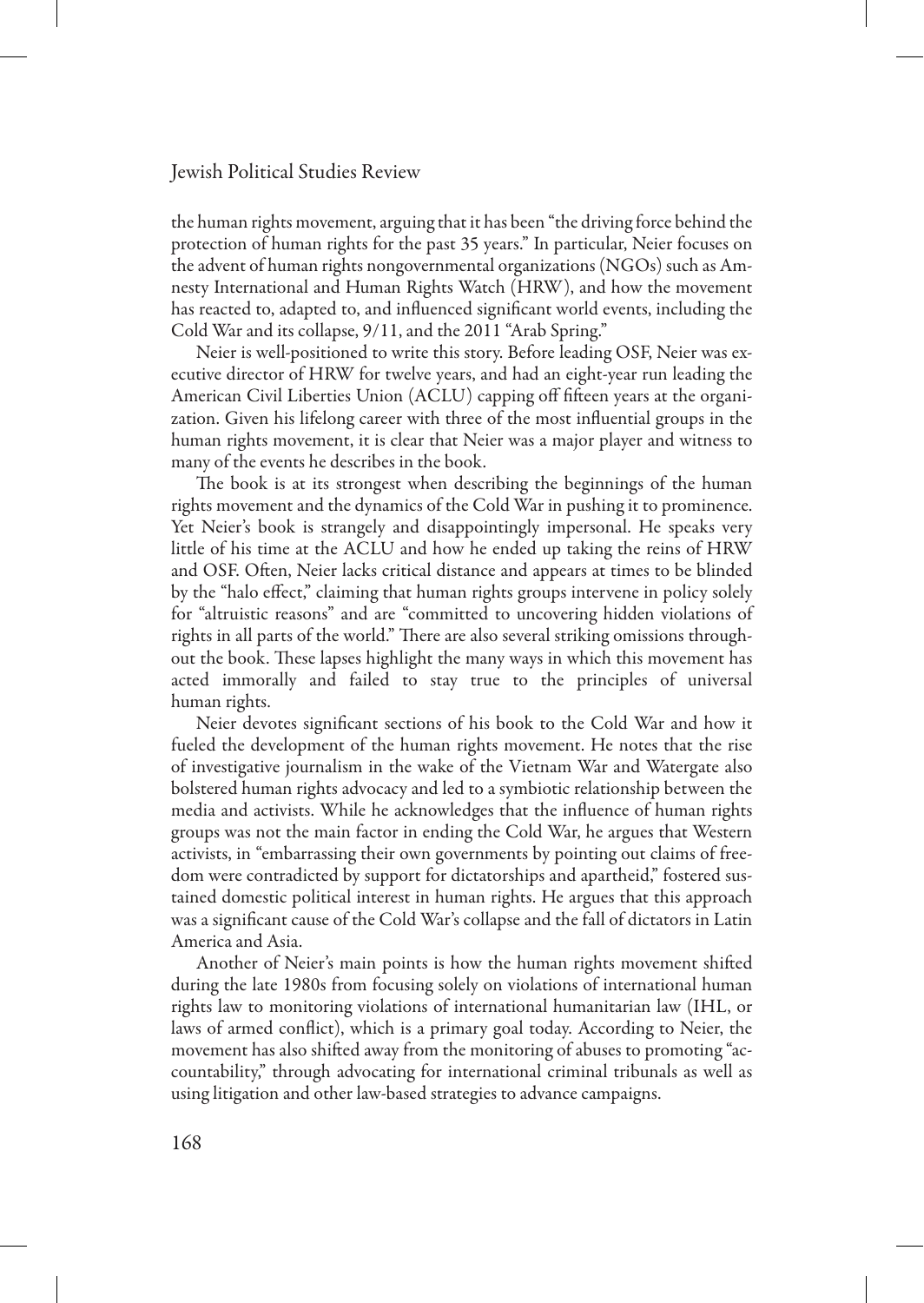#### NGO "Superpowers"

One of the more interesting sections of the book is his discussion of Amnesty International, one of the pioneers of the human rights movement, and the internal struggles of the organization. For instance, in contrast to today's activists, who are overwhelmingly influenced by postcolonial and Marxist politics, he highlights how Amnesty's founder, Peter Benenson, originally avoided joining the UK-equivalent of the ACLU because it was controlled by Communists. He also describes how at the outset, there was strong commitment to strict adherence to Amnesty's mandate. One of the early tenets was that Amnesty could not adopt someone who advocated or condoned violence or overthrow of his or her government as a "prisoner of conscience"—a requirement that even precluded campaigning on behalf of Nelson Mandela. This principled stance, Neier claims, "gave it a much higher level of popular support."

While Neier considers Amnesty's greatest asset to be its "moral authority," he acknowledges that as the mandate expanded to include torture and capital punishment, regardless of whether prisoners of conscience were the victims, the group became more politicized and this authority weakened. He also criticizes Amnesty's direction in the 1990s and 2000s under the leadership of Pierre Sane and Irene Khan, who tried to dilute the mandate even further by shifting focus away from "first generation political rights" to economic, social, and cultural rights, which are much harder to define and enforce.

In Neier's account, one of the major causes of Amnesty's relative decline was its unwillingness to focus on IHL violations as the Cold War came to an end. At the time, Amnesty came under intense criticism for focusing its reports on abuses committed by governments while remaining silent on crimes committed by guerrilla groups. Amnesty justified this silence by claiming it did not have a legal basis on which to base such reporting: international human rights law only applies to governmental obligations. In contrast, IHL addresses behavior by all actors in a conflict and therefore would cover violations by both governments and opposition groups. In 1991, Amnesty decided to expand its mandate to cover torture, disappearances, and extrajudicial executions committed by guerrillas, but by then the damage had been done. Ironically, this hesitation led to the emergence of HRW as Amnesty's main rival, for HRW chose to use IHL as the framework for its publications.

Neier next discusses the development of HRW, the organization he led for over a decade, but the level of introspection and analysis seen in his assessment of Amnesty is sorely missing from this chapter. There are occasional nuggets, such as the fact that one of HRW's main benefactors, the Ford Foundation, cut its funding when HRW established a separate section for Women's Rights and because of its focus on IHL. However, the history of HRW is told in detached, noncritical fashion. We learn little about Neier's role at the organization, nor of the appointment of Kenneth Roth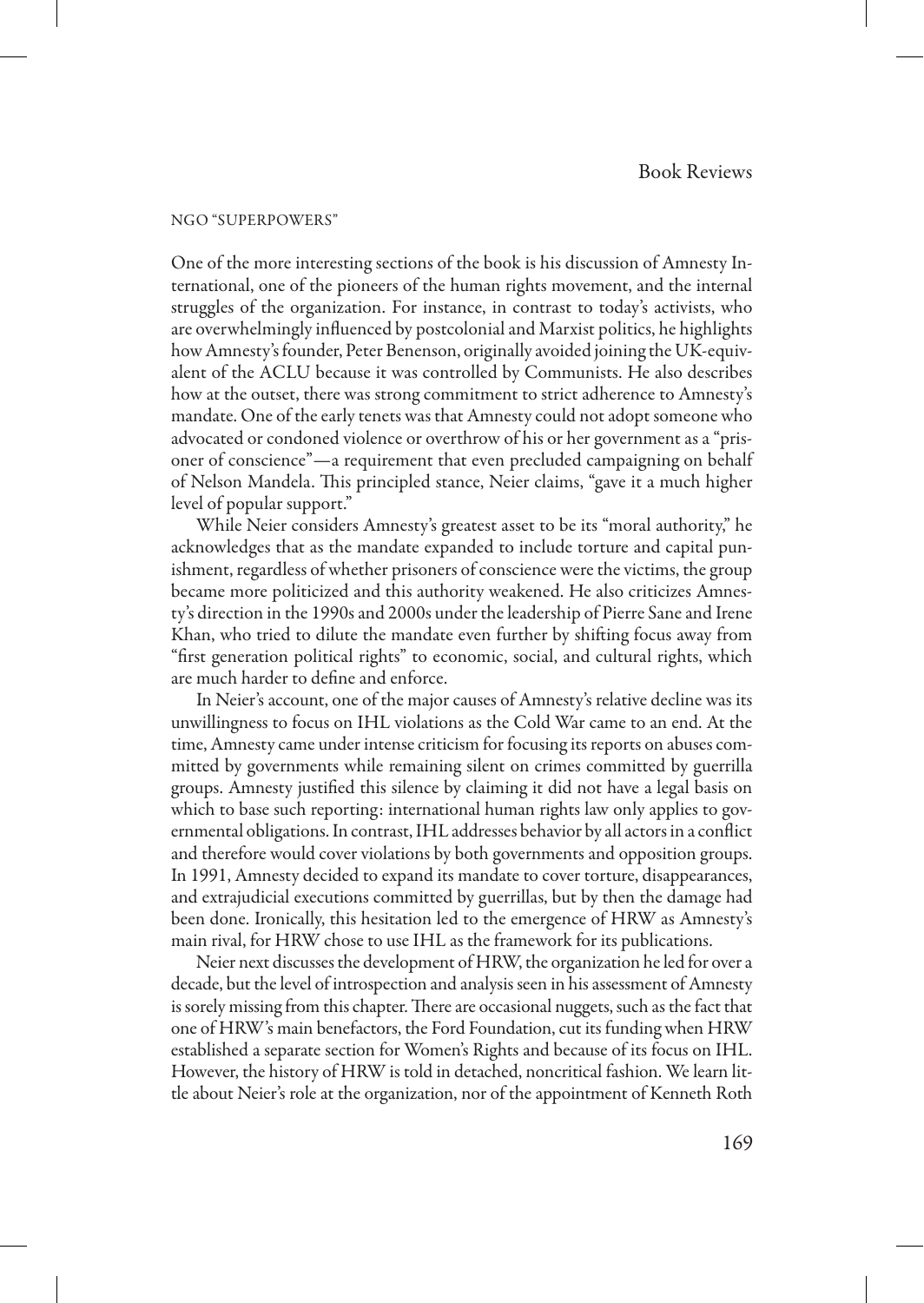### Jewish Political Studies Review

as executive director and how this may have changed the organization's direction. Management at HRW is unnamed and amorphous. The book, however, is peppered with comments that suggest Neier has maintained intense involvement with HRW's activities and management, despite leaving the organization twenty years ago.

Instead, Neier spends many pages offering up self-serving statements about his former organization, including that "HRW was alone in providing . . . reliable reporting" and "only HRW provided systematic reporting.…" Academic studies, however, have shown that HRW's reporting in countries such as Colombia, the Democratic Republic of Congo (DRC), Lebanon, and Rwanda has had significant methodological and factual problems.1 Research conducted by this author's organization, NGO Monitor, has shown that in many cases HRW statements exhibit ideological bias, inconsistent methodological standards, and lack of expertise.2 This credibility gap is particularly acute regarding HRW's reporting on Israel, largely because of the intense politicization in its Middle East and North Africa (MENA) division. Neier briefly mentions some of these criticisms in relation to HRW's reporting on the 2006 war between Hezbollah and Israel, but his inadequate defenses are strongly refuted by the studies.

While Neier claims the criticisms largely failed, it is clear that HRW suffered significant decline in credibility as a result and that scrutiny of the organization has increased. Surprisingly, Neier fails to mention several notable scandals that have plagued HRW in recent years. In May 2009, the head of the MENA division, Sarah Leah Whitson, led a fundraising trip to Saudi Arabia where she marketed HRW's work combating pro-Israeli "pressure groups" to prominent members of the Saudi elite including the ruling Shura Council.3 In September 2009, HRW's "senior military analyst," who had authored several of the reports attacking Israel for its conduct during the 2006 Lebanon and 2008 Gaza wars, was revealed to be an obsessive collector of Nazi memorabilia.4

In October 2009, HRW's founder Robert Bernstein authored a devastating op-ed in the *New York Times*, censuring HRW for its loss of "critical perspective" on the Middle East.<sup>5</sup> In response to Bernstein's charges, Neier simply repeats the unproven claims of HRW's "experience and fastidious care with fact gathering." Neier also avoids any discussion of Whitson's immoral marketing of the Qaddafi regime in 2009 and 2010 as human rights "reformers," proven tragically wrong when, in February 2011, Saif al-Islam Qaddafi vowed to fight "until the last man, the last woman, the last bullet."

Neier also fails to offer much commentary on the hijacking of human rights frameworks for immoral purposes. In one place he does briefly mention that the United Nations' Office of the High Commissioner for Human Rights "badly bungled its management" of the 2001 Durban Conference by "allowing that event to be dominated by denunciations of Israel, some of which had an anti-Semitic character." Yet he fails to acknowledge the well-documented leading roles played by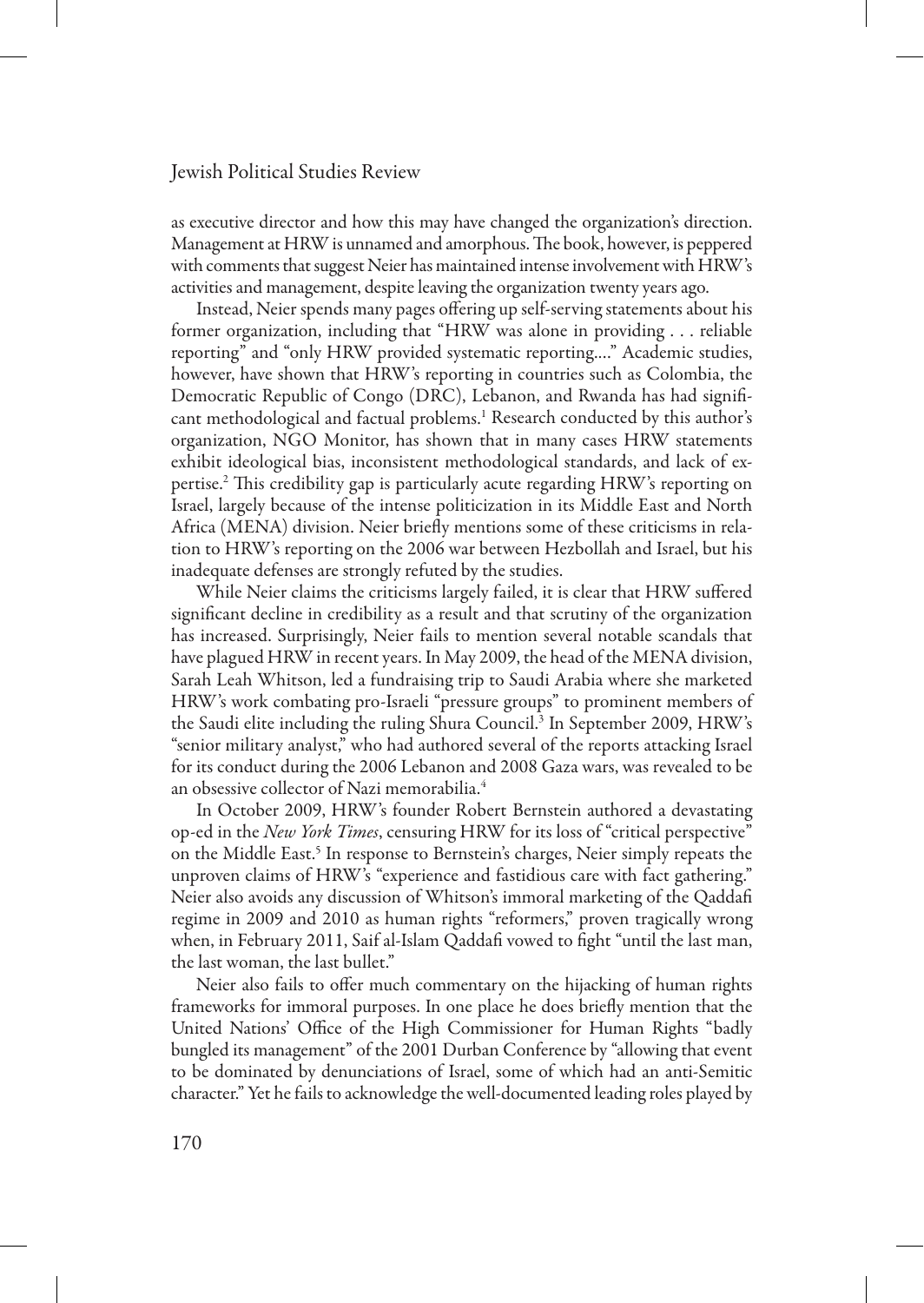HRW, Amnesty, and other major human rights groups in that travesty. He also ignores how the resulting "Durban Strategy," which emerged as a blueprint for political warfare against Israel, has been promoted and intensified by these same groups.

#### NGO Funding and Other Omissions

Other disturbing omissions in the book concern the OSF and Neier's work with Soros. Neier fails to mention Soros' \$100 million gift to HRW in 2010, at the height of the criticisms leveled at the organization. Nor does he disclose whether he was involved in securing that donation. Another chapter purports to catalog other NGO leaders in the "worldwide movement". The book's endnotes, however, contain an admission by Neier that most of the groups mentioned by him in the chapter are actually funded by OSF. It is strange that Neier did not mention this fact directly in the text, and it feels disingenuous to bury it in the notes. Other OSF-funded groups, such as the Center for Constitutional Rights (CCR) and Al Haq, are positively mentioned by Neier, but he does not say that CCR is active in promoting anti-Israeli campaigns and has started a legal fund to represent BDS activists who harass and target Jews and Israelis on college campuses. Similarly, he does not inform his readers that Al Haq's executive director, Shawan Jabarin, has been found by the Israeli Supreme Court to be a "senior activist" in the PFLP terrorist organization.

Discussion of the funding of the human rights movement is also glaringly absent. Some of Neier's claims are factually wrong. For instance, he asserts that neither Amnesty nor HRW receive government funding. Amnesty has gotten substantial funding from the European Union and the governments of the UK, Norway, the Netherlands, and the United States, and these donations have been a point of contention within the organization. HRW has been funded by Oxfam Novib, the budget of which is primarily provided by the Dutch government. It is unknown to what extent that funding persists, since HRW no longer publishes donor information on its website.

In fact, there is tremendous funding and personnel overlap among the most prominent human rights NGOs, the United Nations, and other international institutions. Despite Neier's characterizations of the movement as grassroots and "democratic," those in charge are self-appointed and unelected. They are not subject to any public checks and balances, and are only accountable to their donors, board members, or members. Neier was in power at OSF for twenty years, and Kenneth Roth's reign at HRW is at twenty and counting.

### A Limited Impact?

Neier is on similarly shaky ground when discussing counterterrorism policy in the wake of 9/11 and the "Arab Spring." His chapters on these issues (as well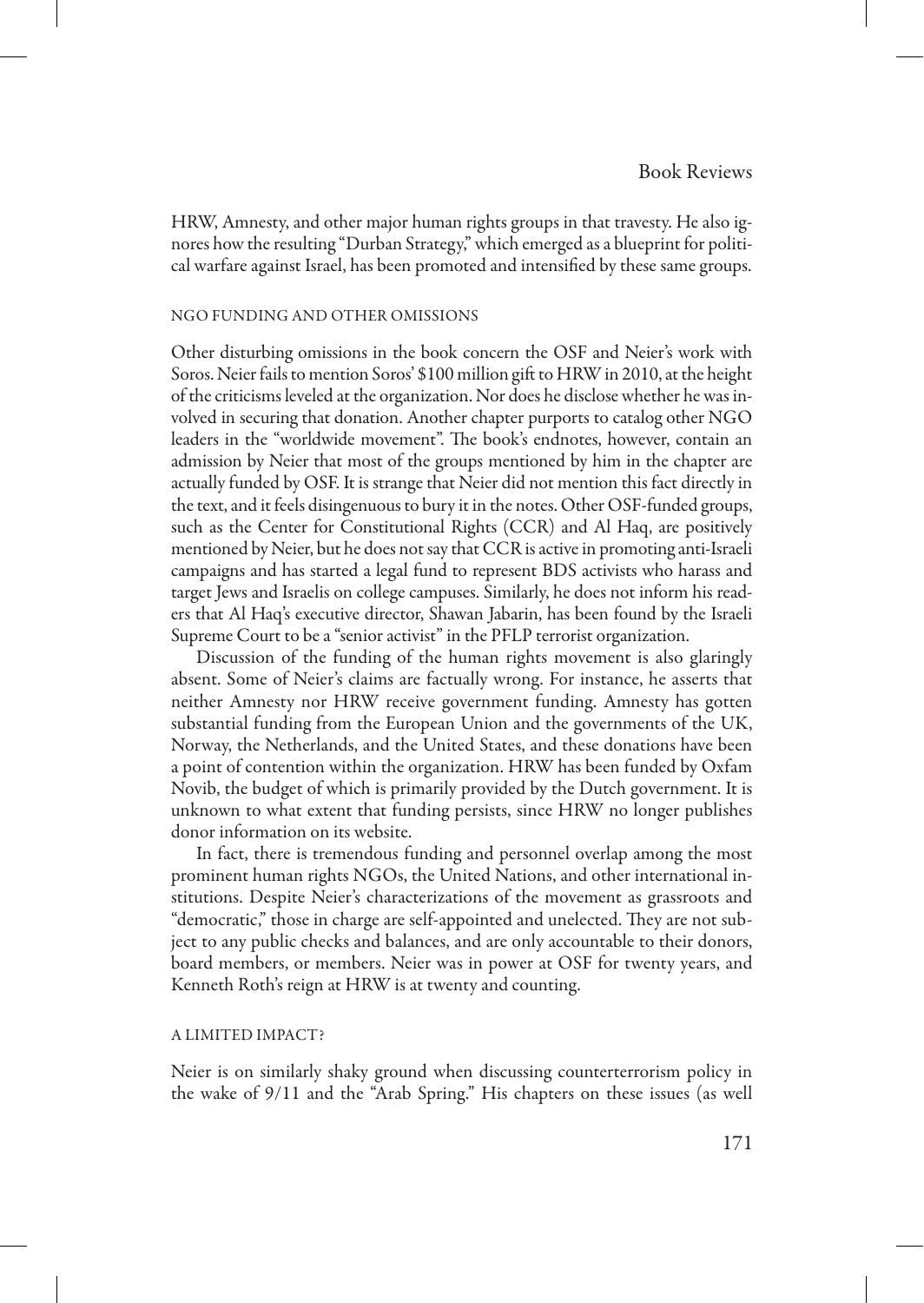### Jewish Political Studies Review

as his analysis of the Cold War) make it clear that much of his worldview is rooted in U.S. domestic politics. He spends significant time lamenting the practices of the Bush administration. Neier admits that the "movement has had difficulty in securing acceptance of its argument that rights should not be set aside when dealing with terrorism." But he does not go far enough in acknowledging how HRW, Amnesty, and other NGOs have given little attention to the victims of terrorism, instead promoting an immoral equivalence between perpetrators of terrorist attacks and the democratic societies that try to defend against them. And throughout the book, Neier himself downplays the threat and impact of terrorism.

When dealing with the "Arab Spring," Neier claims that "the fact that [it has] taken place is, in significant part, a tribute to the success of the human rights movement in spreading its ideas." As events have proven, however, the Islamist successor regimes indicate that these ideas have not exactly taken root.

Neier's main thesis is that the NGO human rights movement has been the "driving force behind the protection of human rights worldwide" for the past thirty-five years, and he claims there are far fewer casualties as a result. There is no question that the human rights movement spearheaded by Amnesty and HRW has developed into an extraordinarily powerful lobby. This movement has played key roles in the drafting and passage of international treaties such as the Convention to Ban Landmines and the Rome Statute establishing the International Criminal Court. Yet, since the founding of these organizations, there have been horrific abuses resulting from the breakup of the former Yugoslavia, genocide in Rwanda and Darfur, the devastating war in the DRC that has caused more than five million deaths, the rise of a narco-terror state in Mexico, and the killing of more than seventy thousand in Syria in fighting between the Assad regime and rebels. These mass atrocities have continued unabated despite the increasing influence of human rights NGOs and their promotion of international criminal "accountability." These groups have also been unable to stop systematic repression in closed societies like Saudi Arabia, North Korea, and Iran.

Neier's premise that the human rights movement is made up of people "united by their commitment to promote fundamental human rights for all, everywhere" also rings hollow. Many of the most prominent groups linked to Neier and OSF have been marred by overt politicization. They have been directly involved in immoral frameworks that have cheapened universal human rights such as the 2001 UN Durban Conference, the marketing of the Qaddafi regime as human rights reformers, and the failure to campaign actively and intensely on behalf of the victims of terrorism. Such failures are just as much a part of the history of the global human rights movement, and their stories deserve to be told as well.